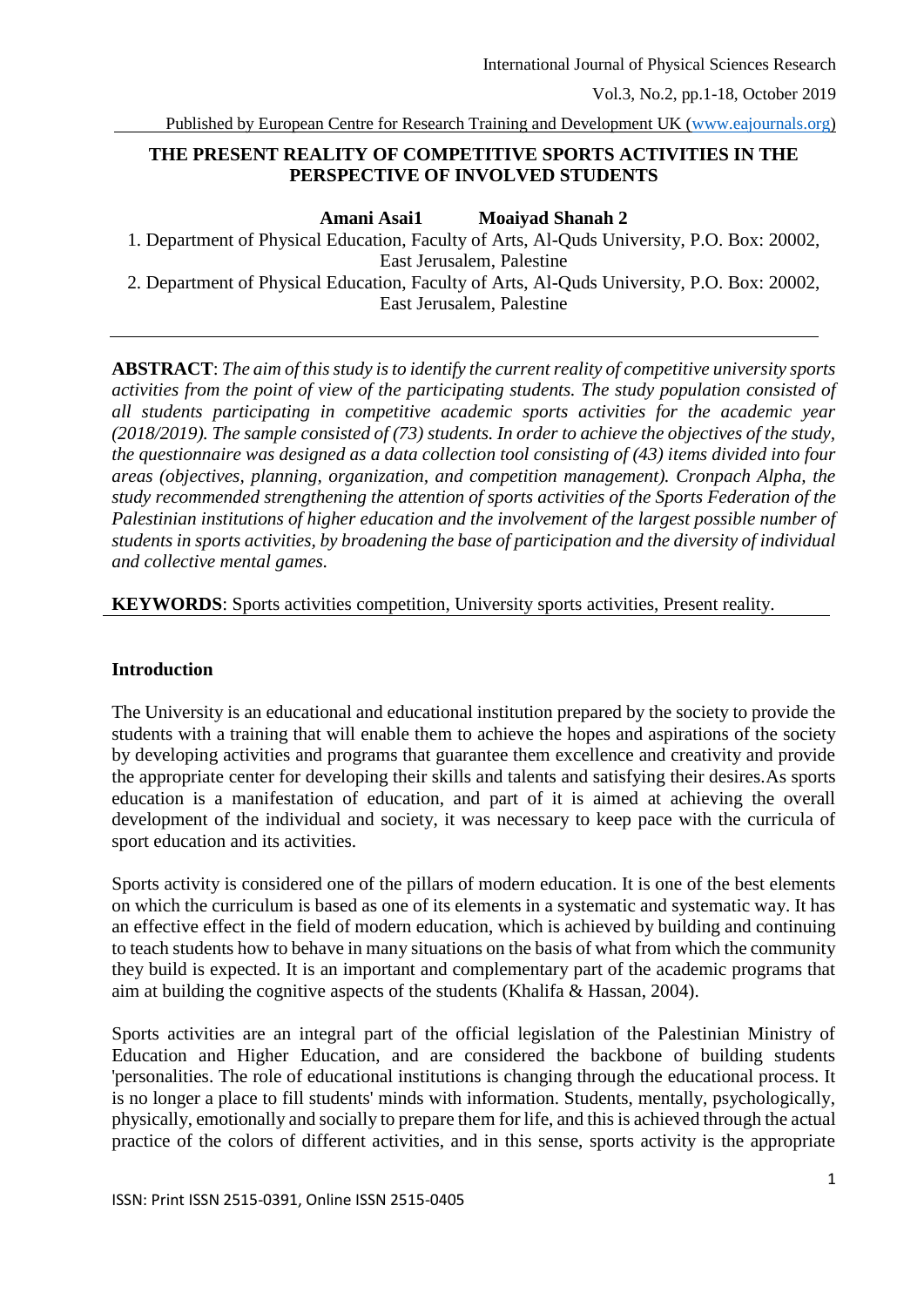Published by European Centre for Research Training and Development UK [\(www.eajournals.org\)](http://www.eajournals.org/)

option to start and work on the generation and innovation of new models according to the requirements of life Serra society towards development (Alkotaih, 2011).

Therefore, this study is intended to identify the current reality of competitive university sports activities from the point of view of the participating students.

# **Statement of the Problem**

The sports union in the Palestinian higher education institutions seeks to take care of the university sport, improve it and support it by all possible means and work to satisfy the needs of the students and their talents and to improve their talents by developing and preparing sports activities and supervising them. These sports activities play an important role in selecting outstanding and talented students. A major resource for the rejection of teams, clubs and sports federations with highly qualified and highly skilled, through university sports meetings identify outstanding students and help them to reach levels Higher Sports.

During the work of the two researchers at a higher education institution in Palestine, they noticed that efforts are being made to develop the university sport despite the presence of some spontaneous manifestations. Therefore, they found it necessary to know the current reality of these activities and the students' satisfaction with them.

# **Significance of the Study**

The importance of the study is as follows:

1. This study provides us with information and knowledge about the current reality of competitive university sports activities from the perspective of the students involved.

2. This study deals with an important age stage, as it plays an important role in the selection process of students in different sports to join the sports teams.

3. This study is expected to contribute to the development of the Palestinian university sport.

4. This study is expected to provide the workers in the sports activity departments in Palestinian higher education institutions with feedback on the reality of sports activities and show them the strengths and weaknesses in them to work on developing these activities.

## **Objectives of the study**

## **This study aims to:**

1. To recognize the current reality of competitive university sports activities from the perspective of the participating students.

2. Identifying the differences in the views of students in the degree of evaluation of competitive sports activities due to gender.

3. Identifying the differences in the views of students in the degree of evaluation of competitive sports activities due to university.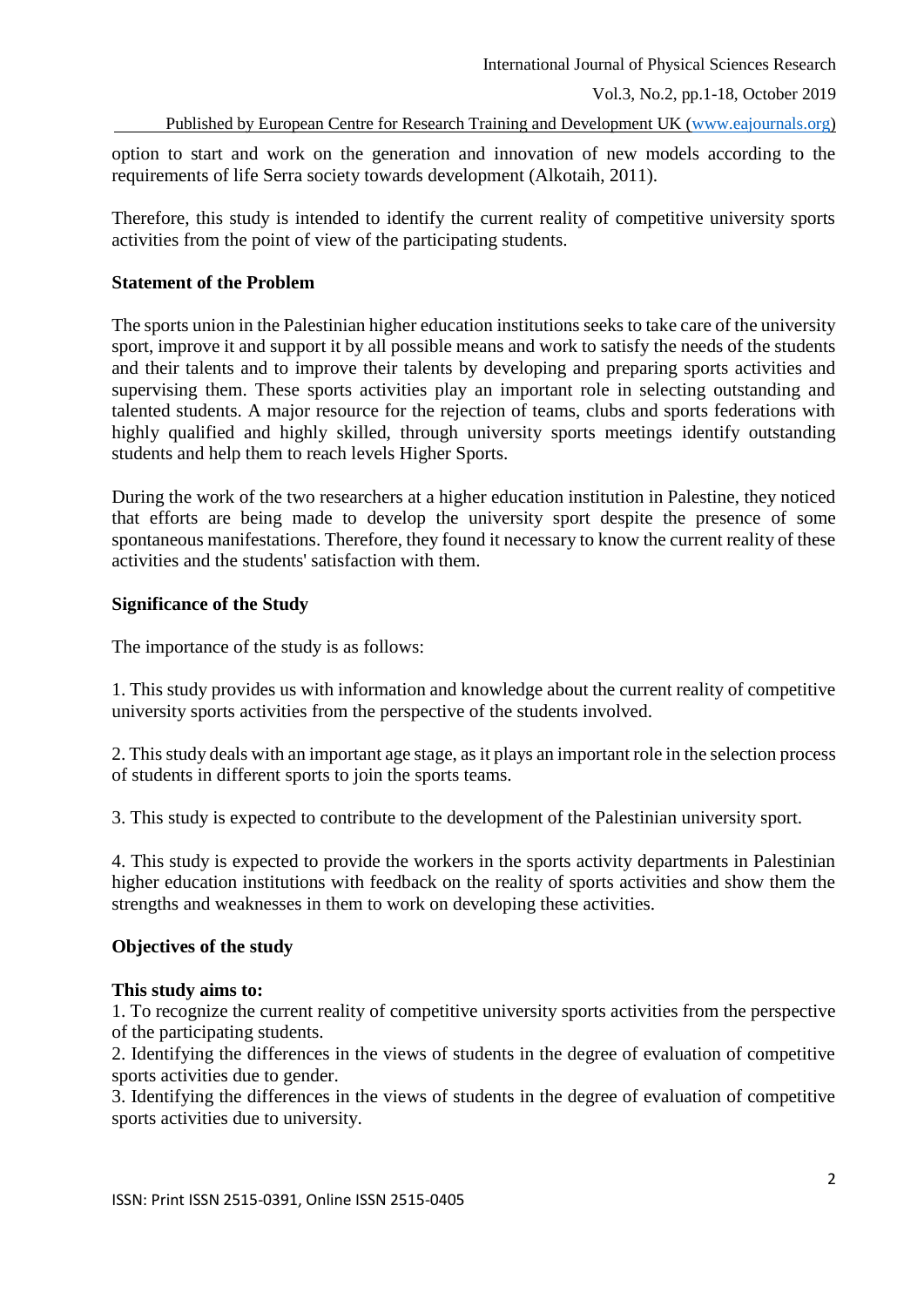International Journal of Physical Sciences Research

Vol.3, No.2, pp.1-18, October 2019

Published by European Centre for Research Training and Development UK [\(www.eajournals.org\)](http://www.eajournals.org/)

4. Identifying the differences in the views of the students in the degree of evaluation of competitive university sports activities due to academic year.

# **Questions of the Study**

1. What is the current reality of competitive university sports activities from the point of view of the participating students?

2. Are there differences in the views of students in the degree of evaluation of competitive university sports activities due to gender?

3. Are there differences in the views of students in the degree of evaluation of competitive university sports activities due to university?

4. Are there differences in the views of students in the degree of assessment of competitive sports activities due to academic year: first, second, third, fourth and more?

# **Limitations of the Study**

1. Time Limitation: This study was conducted during the second semester of the academic year (2018/2019).

2. Human Limitation: This study was applied to students of Al-Quds University and An-Najah National University participating in competitive university sports activities

3. Spatial limitation: This study was applied to Al-Quds University and An-Najah National University.

## **Terms of the Study**

Sports Activities: Sports activities are defined as physical activities that vary according to the age of the student. This activity has many benefits, such as physique, physical, psychological and social health, which are reflected in the student's personality and his relation to the environment (Fayez, 2016).University sports activities: A group of individual and collective sports practices which are under the instructions, laws and regulations supervised by the Sports Union in the Palestinian higher education institutions.

# **Previous Studies**

Spring's study (2017) aimed to identify the reality of sports activities in the schools of the central governorates of the West Bank from the point of view of managers, teachers and teachers of physical education. To achieve this goal, the researcher used the descriptive analytical method to suit the nature of this study and to achieve the objectives of the study. The researcher constructed a questionnaire to determine the reality of sports activities in the central West Bank governorates from the point of view of the principals and teachers. And the parameters of mathematical education, consisting of five areas and included (40) paragraph, and was verified the validity of the questionnaire and its stability using appropriate statistical and educational methods. The results of the study showed that the reality of sports activities in the schools of the central West Bank governorates from the point of view of managers, teachers and teachers of physical education was excellent.

The study of Al-Ghareeb (2016) aimed at revealing the impact of participation in school sports activities on the attitudes of middle school students in Kuwait - physical activity. The researcher used the descriptive method of survey studies to suit the nature of the research. (2009-2010), was selected. The research sample in a deliberate manner of middle school students participating in sports activities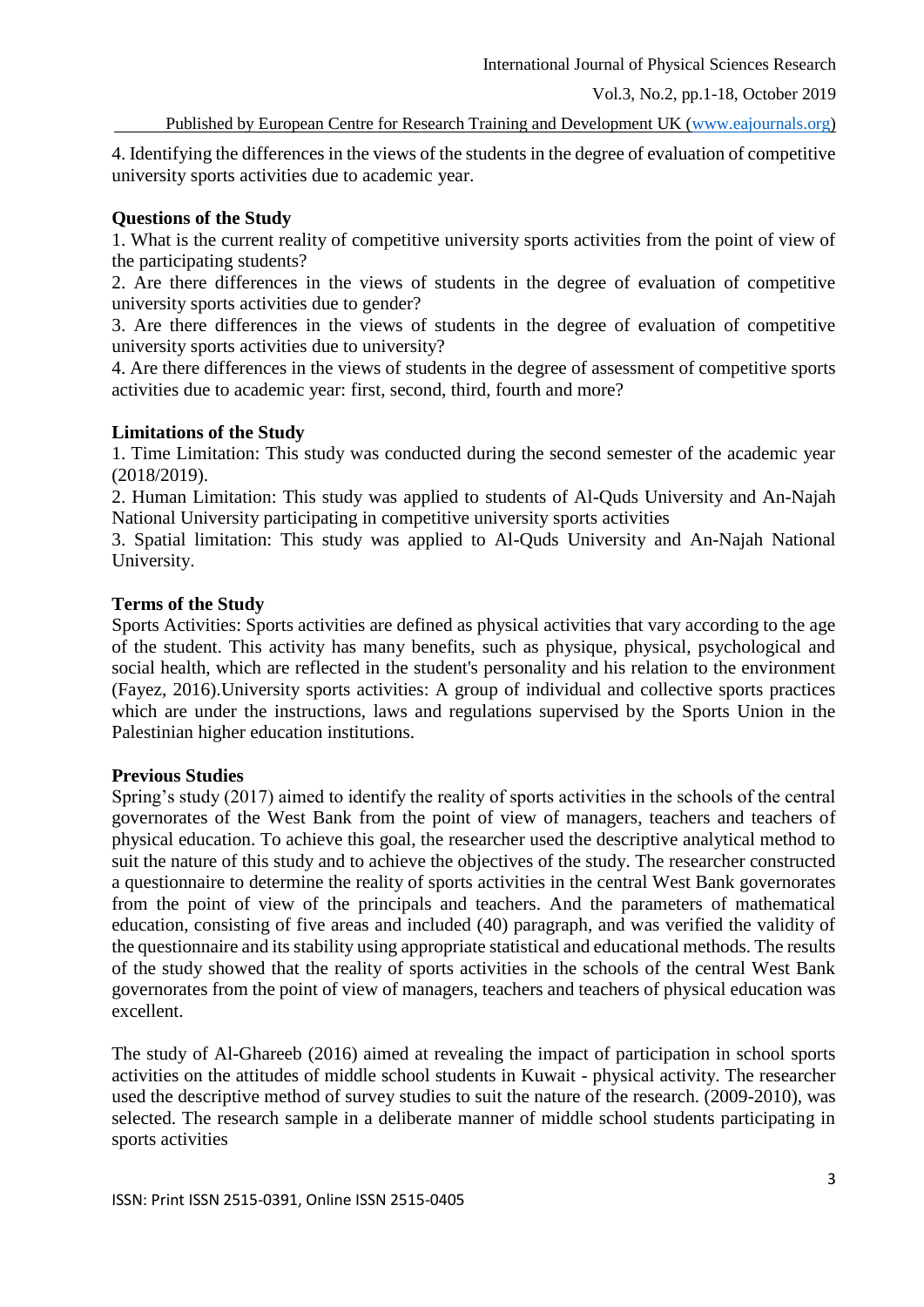#### Published by European Centre for Research Training and Development UK [\(www.eajournals.org\)](http://www.eajournals.org/)

(65students. The researcher adopted the data collection tools on the Kenyon scale for the trends towards the sports activity. Among the most important findings of the researcher is that the middle school students in Kuwait have positive attitudes towards physical activity, especially the physical activity of health and fitness, The first order is followed by physical activity as an aesthetic experience, physical activity to reduce stress, physical activity as stress and risk experience, physical activity for athletic excellence, and finally physical activity as a social experience to show the awareness of the research sample of the importance of exercise.

The study of Saeed and Omar (2012) aims to identify the reality of student activities and develop them using the means and techniques of education, through reaching the actual reality of student activities (classroom and non-descriptive) in the university environment of the University of Taiba, and know the obstacles that prevent the establishment of such activities and the participation of female students, The expected impact of the means and techniques of education on the practice of female students for university activities, which make the university environment attractive to them, and used the two methods descriptive analytical, and the study tool was an open-ended questionnaire consisting of three main axes: The study results are divided into two categories: the first category (230) female students And the second category (23) members of the senior management of student activities in the University of Taiba and activities on the various faculties, and the study reached a number of results, the most important of which are: the majority of activity-based groups see that the most obstacles to student activity are the failure to observe the teaching quorum when supervising activities, lack of basic materials and tools for diversity of activities, lack of equipped workshops, The trained cadres of supervisors of activity, lack of technical devices and which play an important role in activities.

Al-Jerjaoui's study (2011) aims to reveal the reality of sports activities management in the basic government education schools in Gaza City. The researcher used the descriptive approach. The study sample consisted of (216) supervisors and supervisors. The researcher designed a questionnaire consisting of (34) items divided into five fields. The results of the study showed that the state of sports activities in the basic government education schools needs to be further activated and the adoption of operational plans to help sports managers to manage them effectively and properly and to increase the necessary training courses necessary for that administration. The aim of the study was to identify the role of school principals in activating students' participation in school sports activities according to gender variables. , The researcher used a descriptive descriptive approach. To achieve this, the researcher prepared a questionnaire consisting of (33) paragraphs divided into five areas: Planning of sports activity, management of sports activity, implementation and presentation of activity, potentials, incentives. The results of the study showed that the role of school principals in activating the participation of students in sports activities came to a great extent on all fields of study and on the overall field, She pointed out that there are no statistically significant differences due to differences in the variables of the study (age, scientific qualification), and the existence of differences of statistical significance according to gender variable and for females.

Hakim (2009) aimed to identify the factors of weak participation of students of the university college in Al-Jumoum Governorate in student activities, which is one of the colleges of Umm Al-Qura University in Makkah. The researcher used the descriptive method. And the researcher designed a questionnaire for the purpose of collecting information about the factors leading to the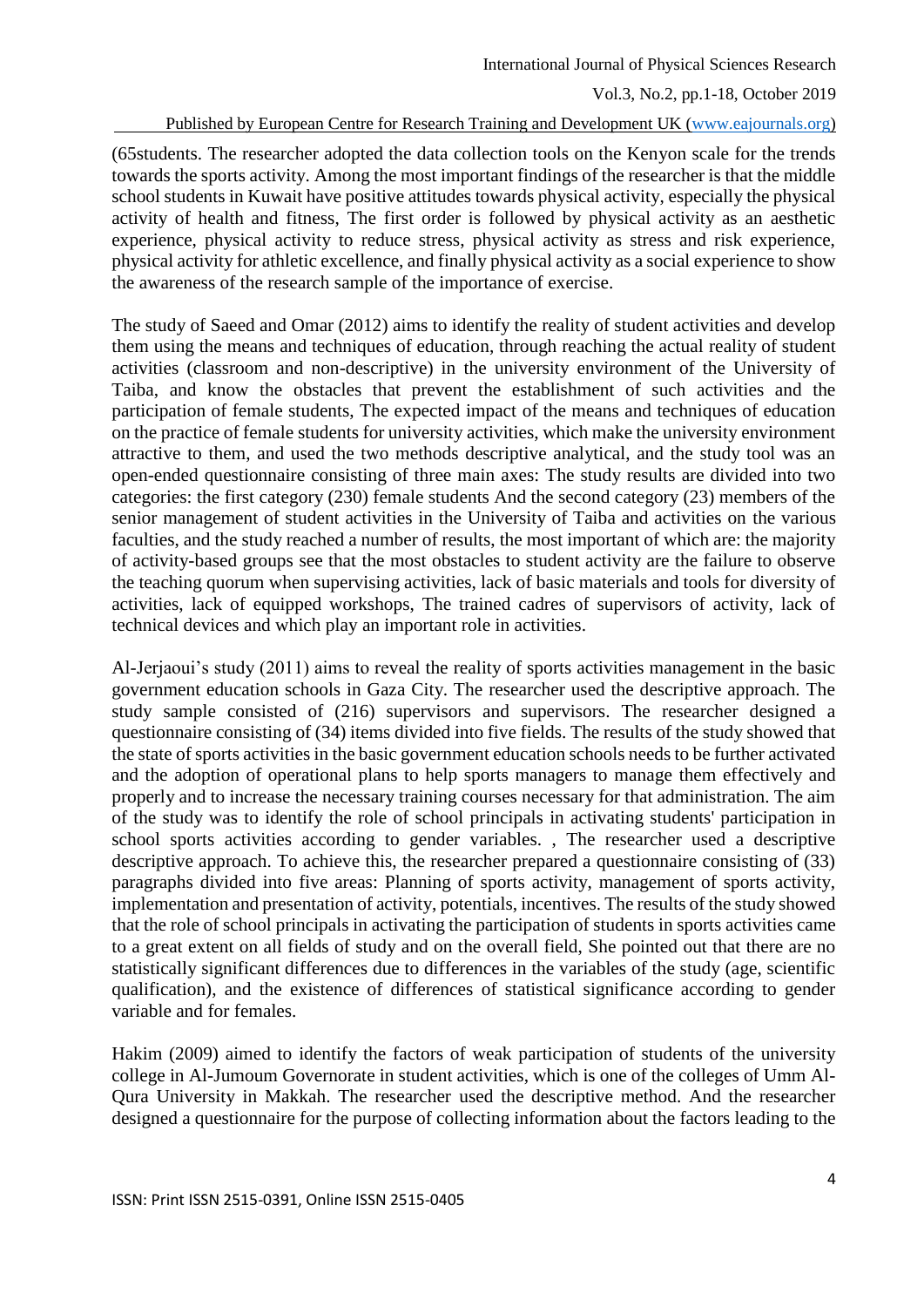#### Published by European Centre for Research Training and Development UK [\(www.eajournals.org\)](http://www.eajournals.org/)

low participation of students in student activities, and the most important results are. The old view of sports activity as a means of entertainment and loss of time by running the daily schedule. Lack of material and human resources for the activity. The study of Musi (2008) as an evaluation study of the student activities at the Teachers College at King Saud University in the light of the views of its students, which aimed to identify the most difficult difficulties facing these activities and to some suggestions that may increase the level of activation of these activities in college, the researcher used a questionnaire addressed to college students Teachers, which was applied to a sample of (362) students from diverse people, and the study reached a series of results, the most important of which are the family does not encourage its students to practice student activities.

Samarin (2007) sought to identify the difficulties of practicing sports activities among the female students of Al-Quds University. It also aimed to study the effect of variables of type of college, place of residence, level of education, and cumulative rate. The researcher used the questionnaire that was applied to the sample of the study, which included five areas: the field of sports potential, the social field, the psychological field, the academic field, and the health and physical field. The study population was composed of all the students of the university colleges. The number of students was 3687. A class sample was selected from the different faculties of the university. The sample was 553 students, ie 15%. The results of the study showed that the difficulties related to the field of sports potential are of a high degree of difficulty, and the difficulties related to the health and physical field are a little difficult. The study aims to identify the factors leading to the weak participation of students in student activities and ways to overcome them at King Saud University. To achieve this goal, the researcher used a questionnaire to collect information distributed to a sample of 1200 students from different faculties at the university. The results of the study are: The percentage of students who are not participating in the student activities is very high, ranging from (65.4%) to (93.6%), and the participation of students in student activities is generally weak. The most active student activities at the university are social activities Consciousness, followed by sports activities, followed by cultural activities.

Asi's study (2000) aimed to evaluate the competitive school sports programs from the point of view of the teachers and teachers of physical education in Jordan. The study sample consisted of 150 supervisors and teachers with 136 teachers and 14 supervisors. The results of the study showed that the degree of evaluation of competitive school sports programs from the point of view of the sample of the study was moderate in all fields. The results showed that there were no statistically significant differences in the views of supervisors and teachers in the degree of evaluation of programs. As well as the absence of statistically significant differences attributed to the variables of the study (gender, academic qualification, school dependency, Directorate). The results also showed that the participation of the school sports teams came mainly in football (for students) Basket (for students).

Kate and Amanda (2010) aimed at identifying barriers to the provision of physical education and sports activities in state secondary schools in Victoria. The researchers used the analytical descriptive method. The sample consisted of (115) Schools, and the study reached a range of results, the most important that the barriers we envisage to influence the participation of students were based on teachers in the first place. Fairclough and Stratton (2006) aimed to identify the effect of physical education on improving students' participation in student activities. The researchers used the analytical descriptive approach. The study reached a number of results, the most important of which is that the use of teaching methods and techniques increases the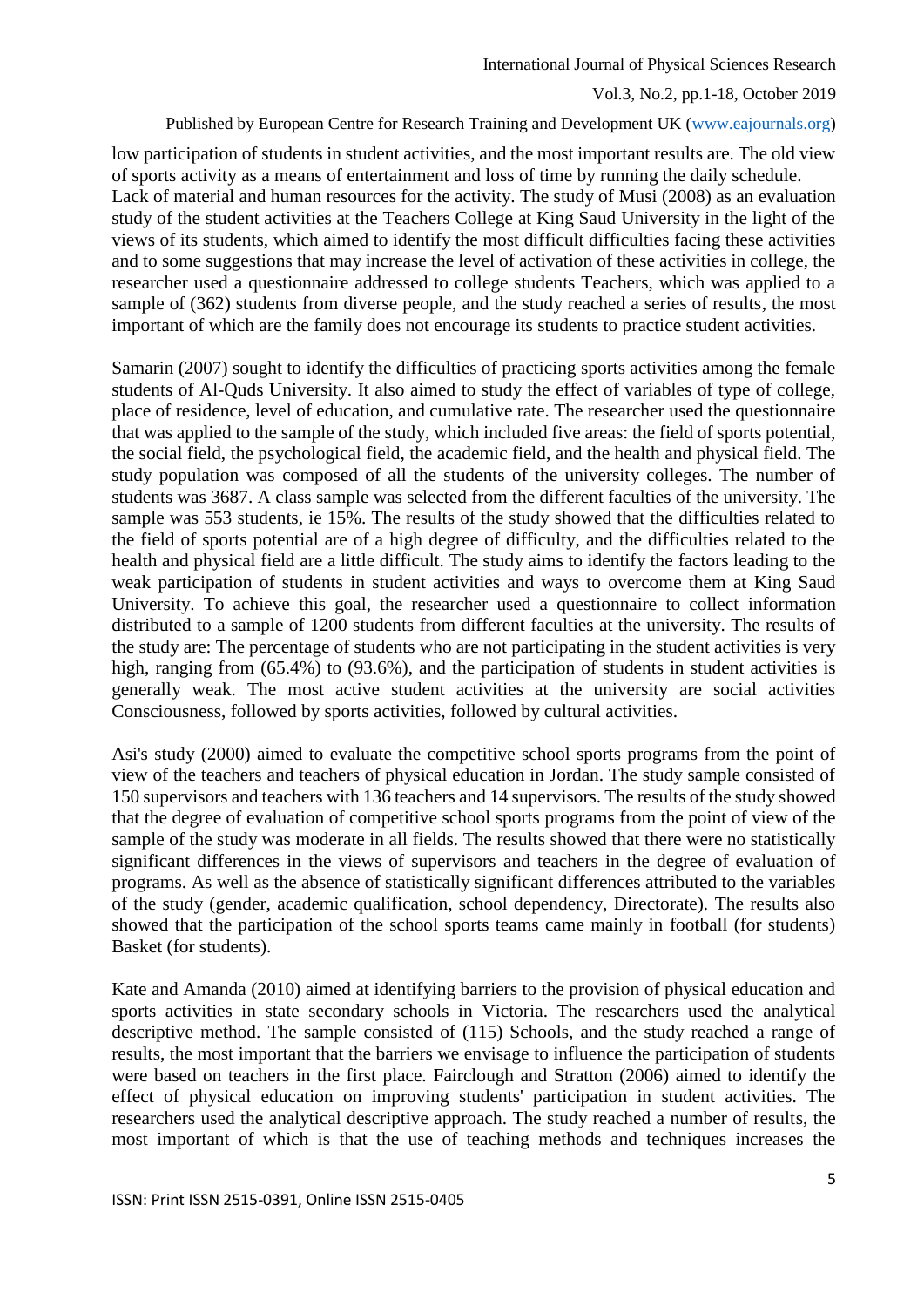#### Published by European Centre for Research Training and Development UK [\(www.eajournals.org\)](http://www.eajournals.org/)

participation (Sports, basketball, gymnastics, basketball, soccer, etc.), as well as the use of bulletin boards or information and magnetic boards as a place to display sports news.

Chang (2002) aimed to investigate the value of diversity in activities and the impact of this diversity on students 'participation in student activities from the students' own point of view. From the point of view of the officials responsible for the student activities, 180) students from the community college, with the beginning of the second semester, and the tools of the study is a questionnaire consisted of open questions distributed to the sample, the questionnaire included the three main categories, namely:

1. The category of means that depend on direct experience and learning work

2. The class of methods that rely on sensory experience and alternative learning observation.

The category of means that rely on abstract foresight and learning symbols..3.

The study found that 76% of the students had the goal of participating in the activities of the students, namely entertainment, entertainment, diversity and direct experience. This is the category of means that depends on direct experience and work learning; 63% (65%) of those responsible for student activities in the community college showed that the impact of the activities in the college - renewable, continuous and diverse - is positive, which is the main reason for increasing the participation Students in various fields Disciplines and interests in the activities.

## **METHOD AND PROCEDURES**

## **Methodology of the Study**

The researchers used the descriptive approach to the suitability and nature of this study

## **Population of the Study**

The study community shall be composed of all the students participating in competitive university sports activities at the Universities of Jerusalem and the National Education Success for the academic year (2018/2019).

## **Sample of the Study**

The study sample consisted of (73) male and female students from the study population. The sample of the study was randomly selected. Table (1) shows the description of the sample of the study according to the variables of the study.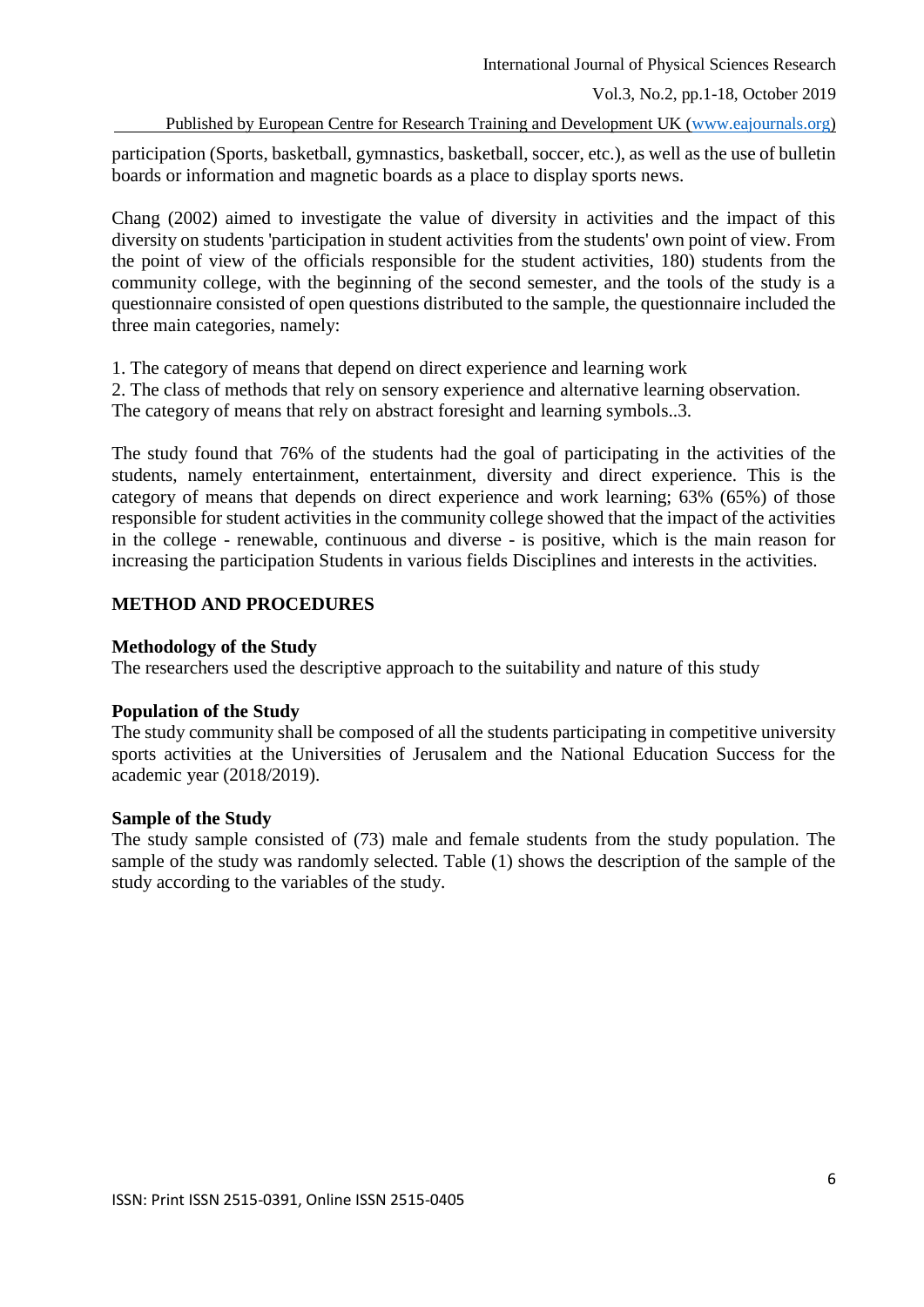Published by European Centre for Research Training and Development UK [\(www.eajournals.org\)](http://www.eajournals.org/)

| Independent<br>variables | <b>Variable levels</b>  | No. of students | <b>Percentage</b> |
|--------------------------|-------------------------|-----------------|-------------------|
| <b>Gender</b>            | <b>Male</b>             | 43              | 58.9              |
|                          | <b>Female</b>           | 30              | 41.1              |
| <b>University</b>        | Al-Quds Uni.            | 36              | 49.3              |
|                          | An-najah Univ.          | 37              | 50.7              |
|                          | <b>First year</b>       | 11              | 15.1              |
| Academic year            | <b>Second year</b>      | 18              | 24.7              |
|                          | Third year              | 29              | 39.7              |
|                          | <b>Fourth and above</b> | 15              | 20.5              |
|                          | <b>Total</b>            | 73              | %100              |

**Table (1): Distribution of Study Sample Individuals according to their Independent Variables (n = 73)**

Percentage No. of students Variable levels

# **Instruments of the Study**

In order to achieve the objectives of the study, the researchers designed a tool to collect the data related to this study, after reviewing the scientific sources related to the subject of the study, such as the spring study (2017), Abd al-Haq (2010), Samarin (2007, ). The response of the sample was measured on the study instrument according to the "Likert Five" scale.

## **Validity of the Instruments**

The validity of the tool was found using content validation, and the study tool was initially presented to a number of arbitrators. In order to express their observations on the areas of the questionnaire and its paragraphs, the appropriateness of each paragraph for the field in which it was put forward, and on the basis of the opinion of the arbitrators and their suggestions, the study tool was amended by amending some paragraphs, deleting paragraphs and adding paragraphs. The questionnaire was then prepared in its final form and the number of paragraphs (43).

## **Reliability of the Instruments**

The internal consistency coefficient of the instrument as a whole was calculated in the six fields where the instrument was created using Cronbach Alpha. Stability coefficients were high values. All these values are acceptable and sufficient stability values for the purposes of such a study and Table (2).

## **Reliability Coefficient**

To ensure the stability of the study instrument, the Cronbach Alfa equation was used for the study sample, and the results of Table (2) show that.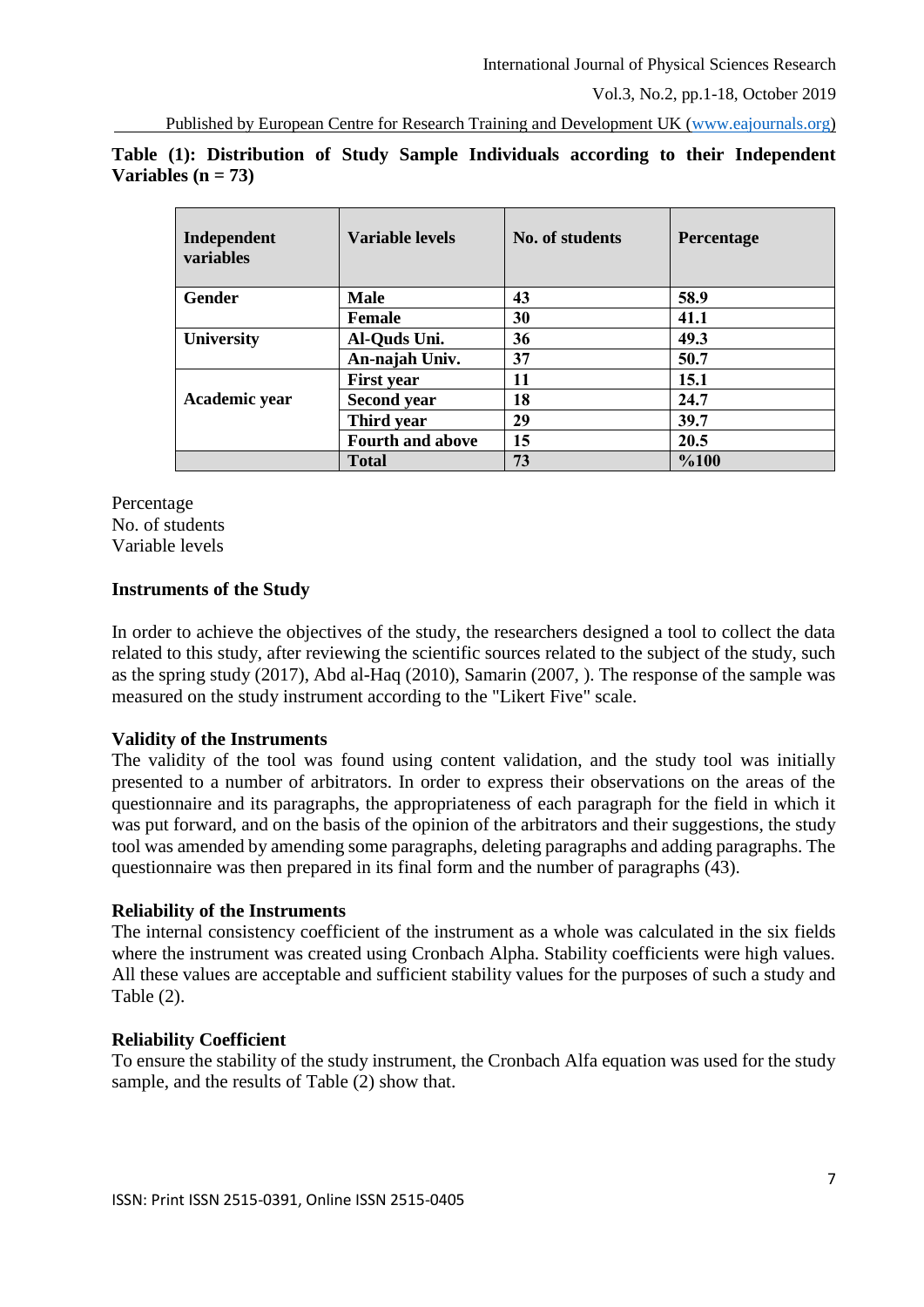Published by European Centre for Research Training and Development UK [\(www.eajournals.org\)](http://www.eajournals.org/)

| No.                | <b>Fields</b>            | No. of items | Cronbach alpha |
|--------------------|--------------------------|--------------|----------------|
|                    | <b>Objectives</b>        | 10           | 0.87           |
|                    | organization             |              | 0.88           |
| J                  | planning                 | 10           | 0.88           |
|                    | <b>Competition admin</b> | 12           | 0.89           |
| <b>Total score</b> |                          | 43           | 0.95           |

Table (2): Stability coefficient of the study instrument and their fields

It is clear from the results of Table (2) that the total stability coefficient of the study tool reached (0.95). The stability coefficient values for the fields of B (0.87 - 0.89) were good.

#### **Variable of the Study**

Independent variables Gender: male, female The university has two levels: (Jerusalem, success national). The academic year has four levels: (first, second, third, fourth and above).

#### **Dependent variables**

The dependent variables were the degree of response of the study sample members to the subjects and areas of the study tools.

#### **Statistical Analysis**

To answer the questions of the study and reach its results, the Statistical Packages for Social Sciences (SPSS) program was used and the following statistical treatments were carried out:

- Mathematical averages and percentages
- One-way ANOVA analysis
- - Test for two independent samples t test

## **RESULTS AND DISCUSSION**

Results Related to the First Question:

What is the current reality of competitive university sports activities from the perspective of the students involved?

In order to answer this question, the arithmetic mean, the percentage of each paragraph and each field and the total score of the study instrument were calculated and the results of tables (7,6,5,4,3) were shown. To explain the results, the following percentages were adopted: (less than 50% Very low grade, (50- 59.9%), low grade (60- 69.9%), medium grade (70-79.9%), high grade (80% and above).

First: Objectives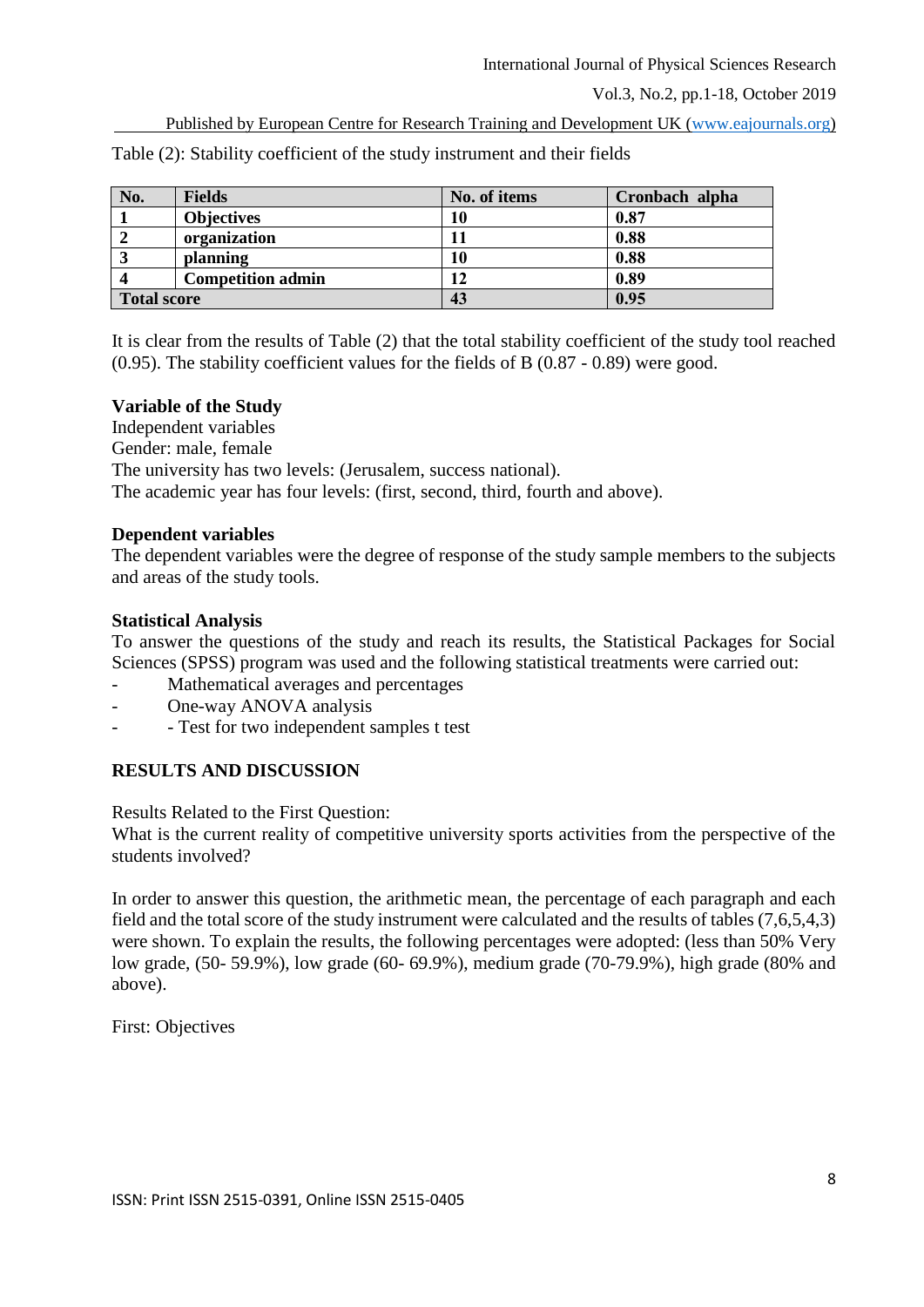| No.            | <b>Items</b>                                   | <b>Response</b><br>average | Percentage | <b>Degree</b> |
|----------------|------------------------------------------------|----------------------------|------------|---------------|
| 1              | Raising sport activities level at Universities | 3.99                       | 79.8       |               |
|                |                                                |                            |            | high          |
| $\overline{2}$ | Developing students' comprehensive and         | 3.75                       | 75         | high          |
|                | balanced physical competencies                 |                            |            |               |
| $\overline{3}$ | Enhancing social relationships<br>among        | 3.89                       | 77.8       | high          |
|                | students                                       |                            |            |               |
| $\overline{4}$ | Enhancing collaboration among universities     | 3.70                       | 74         | high          |
| 5              | Students' acquiring sports refereeing skills   | 3.68                       | 73.6       | high          |
| 6              | Students acquiring required sports training    | 3.53                       | 70.6       | high          |
|                | skills                                         |                            |            |               |
| $\overline{7}$ | Students acquiring sports organization         | 3.59                       | 71.8       | high          |
|                | experiences                                    |                            |            |               |
| 8              | innovation<br>Developing students' sports      | 3.73                       | 74.6       | high          |
|                | skills                                         |                            |            |               |
| 9              | Developing students' creative thinking         | 3.53                       | 70.6       | high          |
| 10             | Students acquiring advanced sports skills      | 3.66                       | 73.2       | high          |
|                | <b>Total Score</b>                             | 3.71                       | 74.2       | high          |

**Table (3): The arithmetic mean and the percentage of target area (n = 73)**

• Maximum degree of response (5) degree

The results of Table (3) show that the current reality of competitive university sports activities from the point of view of the students participating in the objectives area was high on all the paragraphs. The percentages of response ranged from 70.6% to 79.8%. The overall score for the target area was high, with the response percentage (74.2%).

The researchers attributed this high result in the field of goals due to the clarity of the goals and the possibility of achieving these objectives, but the embodiment of the general objectives of the Sports Union in the Palestinian higher education institutions.

This result was consistent with the results of the Assi (2000) study, which showed that the degree of evaluation of sports activities in the field of goals was significantly. We find that the first paragraph, which provides for "upgrading the level of sports activities in universities", has ranked first among the areas of the field, and this emphasizes the importance and the role of sports activities in the university in the development of the level of sports activities through university sports meetings. The fact that universities focus in their university philosophy on the need to participate in order to participate and not just to win and this provides an opportunity to upgrade the level of sport and development.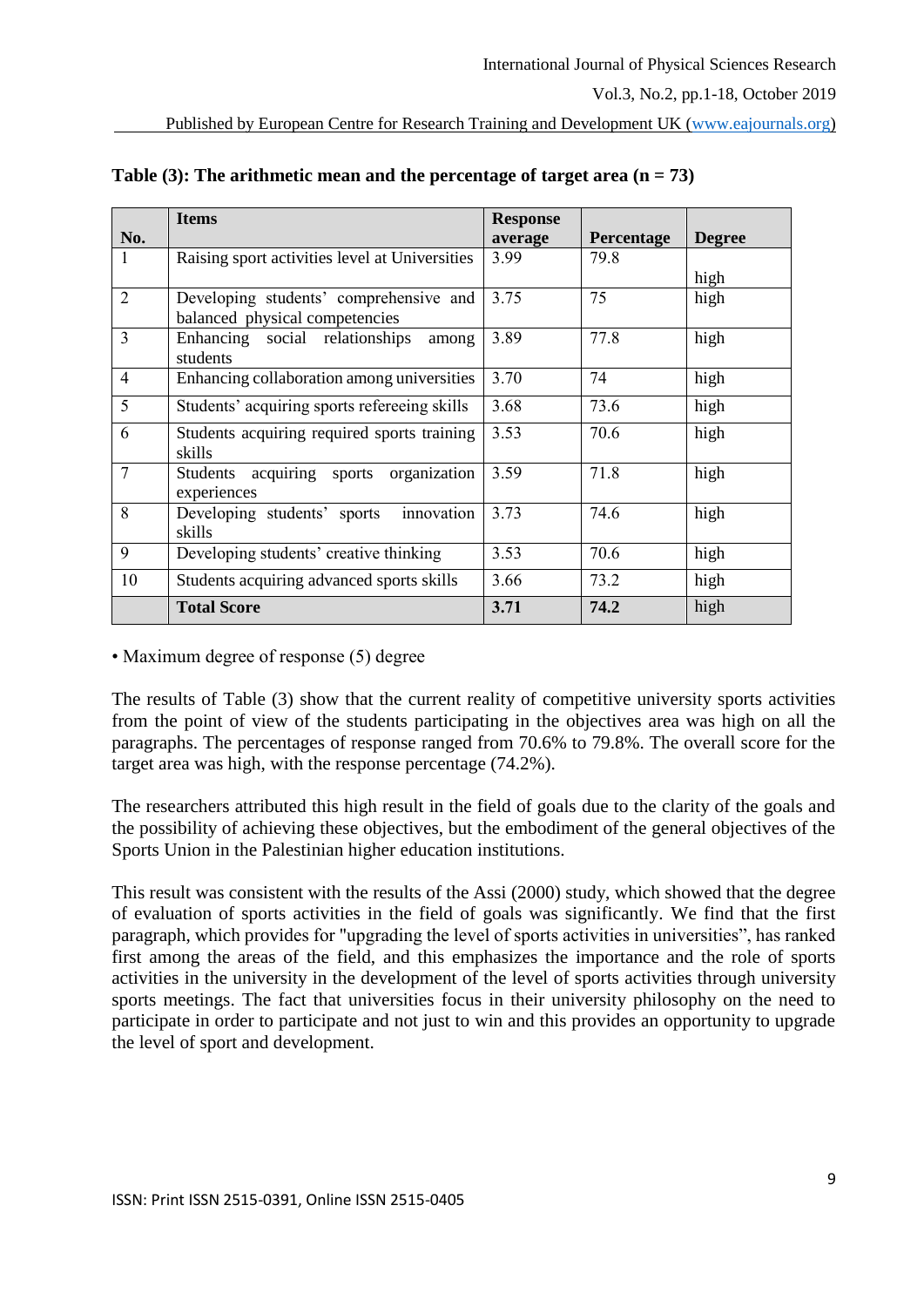Published by European Centre for Research Training and Development UK [\(www.eajournals.org\)](http://www.eajournals.org/)

# **Second: Organization**

| No.            | <b>Items</b>                                                                            | <b>Response</b> |                   |               |
|----------------|-----------------------------------------------------------------------------------------|-----------------|-------------------|---------------|
|                |                                                                                         | average         | <b>Percentage</b> | <b>Degree</b> |
| $\mathbf{1}$   | Organizing sports competitions collective.                                              | 3.85            | 77                | high          |
| $\overline{2}$ | Organizing individual sports competitions.                                              | 3.78            | 75.6              | high          |
| 3              | Organizing non competitive collective sports<br>events.                                 | 3.42            | 68.4              | intermediate  |
| $\overline{4}$ | Organizing university individual sports events.                                         | 3.23            | 64.6              | intermediate  |
| 5              | Preparing university male collective sports<br>teams.                                   | 3.64            | 72.8              | high          |
| 6              | Preparing university female collective teams.                                           | 3.75            | 75                | high          |
| 7              | Preparing university male<br>sports collective<br>teams.                                | 3.62            | 72.4              | high          |
| 8              | Preparing female university sports teams.                                               | 3.49            | 69.8              | intermediate  |
| 9              | Deciding sports events organizing methods<br>which promote real competition among teams | 3.49            | 69.8              | intermediate  |
| 10             | Drafting instructions for sports events.                                                | 3.55            | 71                | high          |
| 11             | Distributing competition instructions before<br>events take place on time.              | 3.38            | 67.6              | intermediate  |
|                | <b>Total score</b>                                                                      | 3.57            | 71.4              | high          |

| Table (4): The arithmetic averages and the percentages of the areas of organization ( $n = 73$ ). |  |  |  |
|---------------------------------------------------------------------------------------------------|--|--|--|
|---------------------------------------------------------------------------------------------------|--|--|--|

Maximum degree of response (5) degrees

The results of Table 4 show that the current reality of competitive university sports activities from the point of view of the students involved in the field of organization was high in (1, 2, 5, 6, 7, 10) Between (71% - 77%). The percentage was moderate on the remaining vertebrates, with percentages ranging from 64.6% to 69.8%. The overall score for the field of organization was high, with the response percentage (71.4%).

In the opinion of the researchers that this result gives us an indication of the satisfaction of the study sample on the field of organization of the tournaments as it provides an opportunity to compete between the teams and show the true level of the participating teams and it is clear from the table that the first paragraph, which provides for "organizing periodic sports tournaments in the collective games." The researchers believe the reason for this is that most activities focus on university games as they provide greater opportunities for players to participate.

The results were not consistent with the study of Asi (2000), pointing out that the programs of sports activities need to be more focused on leadership and organization than they are. Also, this study differed with the study of happiness and age (2012), which showed that the most obstacles to student activity is Lack of availability of trained cadres from supervisors, lack of technical equipment and play an important role in activities.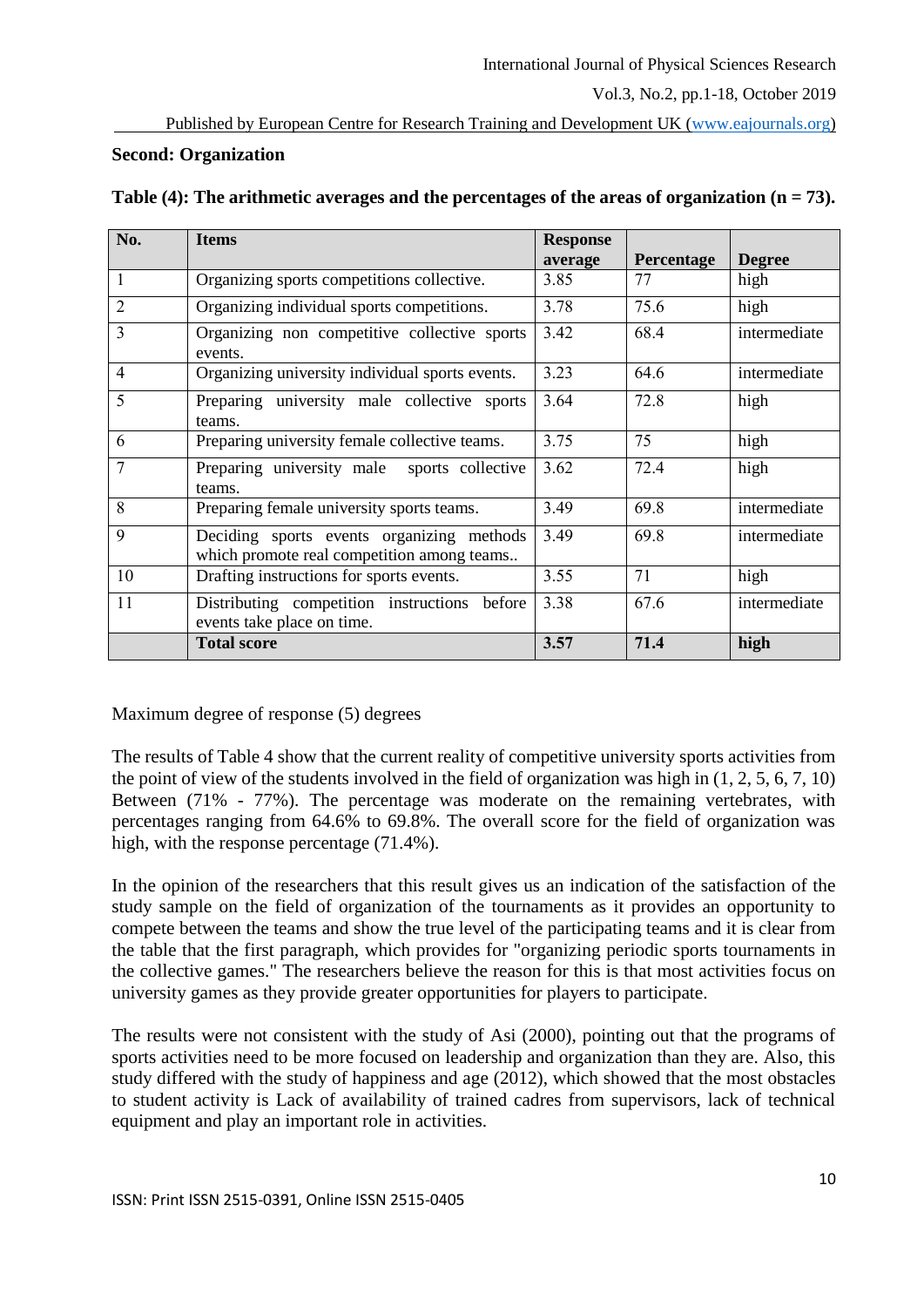# Third: Planning

|                | <b>Items</b>                                       | <b>Response</b> | Percentage | <b>Degree</b> |
|----------------|----------------------------------------------------|-----------------|------------|---------------|
| No.            |                                                    | average         |            |               |
| 1              | Preparing an annual plan for sports activities     | 3.70            | 74         | high          |
|                | before beginning of academic year                  |                 |            |               |
| $\overline{2}$ | Holding competitions on suitable times for the     | 3.42            | 68.4       | intermediate  |
|                | students                                           |                 |            |               |
| $\overline{3}$ | Making available enough referees                   | 3.60            | 72         | high          |
| $\overline{4}$ | Making available safety and security signs for     | 3.51            | 70.2       | high          |
|                | sports events                                      |                 |            |               |
| 5              | Conducting refereeing sessions for all sports to   | 3.44            | 68.8       | intermediate  |
|                | prepare good referees                              |                 |            |               |
| 6              | Making available the final amendments of sports    | 3.59            | 71.8       | high          |
|                | laws                                               |                 |            |               |
| $\overline{7}$ | Making available the administrative supervision    | 3.62            | 72.4       | high          |
|                | for sports events                                  |                 |            |               |
| 8              |                                                    | 3.62            | 72.4       | high          |
|                | Making available the technical supervision from    |                 |            |               |
|                | sports events                                      |                 |            |               |
| 9              | Making available financial incentives for referees | 3.22            | 64.4       | intermediate  |
| 10             | The distribution of competitions results on        | 3.58            | 71.6       | high          |
|                | university portals                                 |                 |            |               |
|                | <b>Total score</b>                                 | 3.53            | 70.6       | high          |

# **Table (5): Arithmetic averages and percentage of planning area paragraphs (n = 73).**

Maximum degree of response (5) degrees

The results of Table 5 show that the current reality of competitive university sports activities from the point of view of the students involved in the field of planning was high on (1, 3, 4, 6, 7, 8, 10) Between 70.2% and 74%. The mean score was (2, 5 and 9), with percentage response (72%, 68.8%, 64.4%). The overall score for the planning area was high, with the response percentage (70.6%).

The researchers believe that this result gives us an indication of the importance of the planning process of any sports activity as planning is the starting point for these activities, the means to achieve goals and crystallize the ground and the importance of planning to be saves time and effort and contribute to predict the problems and difficulties facing the implementation of activities.

The study agreed with Fairclough and Stratton (2006), which showed that the use of teaching methods and techniques increases the participation of students in sports activities, such as sports films that show some games karate, gymnastics, basketball, football, etc., as well as the use of a bulletin board or information and magnetic panel as a place to display sports news.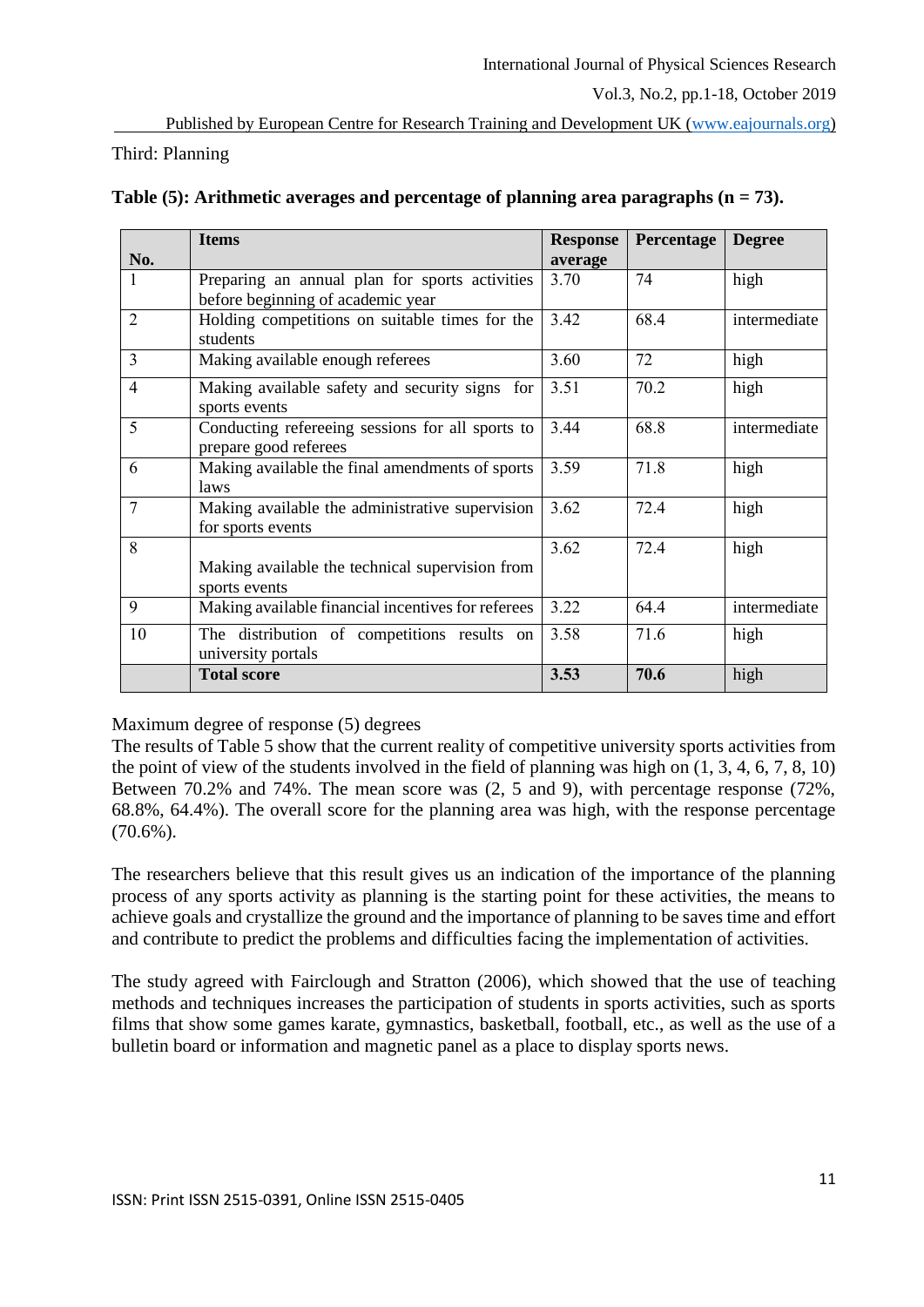# **Fourth: Competition Management**

| No.            | <b>Items</b>                                                              | <b>Response</b><br><b>Average</b> | Percentage | <b>Degree</b> |
|----------------|---------------------------------------------------------------------------|-----------------------------------|------------|---------------|
| $\mathbf{1}$   | Holding sports events on time                                             | 3.59                              | 71.8       | high          |
| $\overline{2}$ | Sufficient advertising of sports events                                   | 3.23                              | 64.6       | intermediate  |
| 3              | Rewarding winning universities                                            | 3.58                              | 71.6       | high          |
| $\overline{4}$ | Making universities accountable for not<br>participating in sports events | 2.82                              | 56.4       | low           |
| 5              | Communicating media with competitions<br>results                          | 3.30                              | 66         | intermediate  |
| 6              | Making available proper sports fields for<br>the events                   | 3.49                              | 69.8       | intermediate  |
| $\overline{7}$ | Making available indoor halls for the<br>events                           | 3.70                              | 74         | high          |
| 8              | Making available the proper needed sports<br>tools for the events         | 3.64                              | 72.8       | high          |
| 9              | Making available the proper budget                                        | 3.11                              | 62.2       | intermediate  |
| 10             | The attendance of the right officials                                     | 3.29                              | 65.8       | intermediate  |
| 11             | Providing proper transportation for the<br>sports events                  | 3.44                              | 68.8       | intermediate  |
| 12             | Providing incentives for the participants                                 | 3.37                              | 67.4       | intermediate  |
|                | <b>Total score</b>                                                        | 3.90                              | 7.98       | intermediate  |

Table 6: Arithmetic averages and percentages of competition management area ( $n = 73$ ).

Maximum degree of response (5) degrees

The results of Table (6) show that the current reality of competitive university sports activities from the point of view of students participating in the fields of competition management was high in paragraphs  $(1, 3, 7 \text{ and } 8)$  74%). The mean score was  $(2, 5, 6, 9, 10)$ , with percentages ranging from 62.2% to 69.8%. The overall score for the area of competition management was medium, with the percentage response  $(67.6\%)$ .

The researchers believe that the reason for this is that university sports activities are sometimes held in gymnasiums and playgrounds not belonging to Palestinian higher education institutions. The researcher believes that the possibilities and sports venues play an important role in the conduct and implementation of programs and sports activities. The researchers believe that it is necessary to provide the appropriate facilities and stadiums belonging to the Sports Union in the Palestinian higher education institutions to carry out these activities.This finding agreed with the study of Smyrne (2007), which showed that there are difficulties in the field of athletic potential. Fairclough and Stratton (2006) confirmed that the use of teaching methods and techniques increases student participation in sports activities.

Summary of the results related to the first question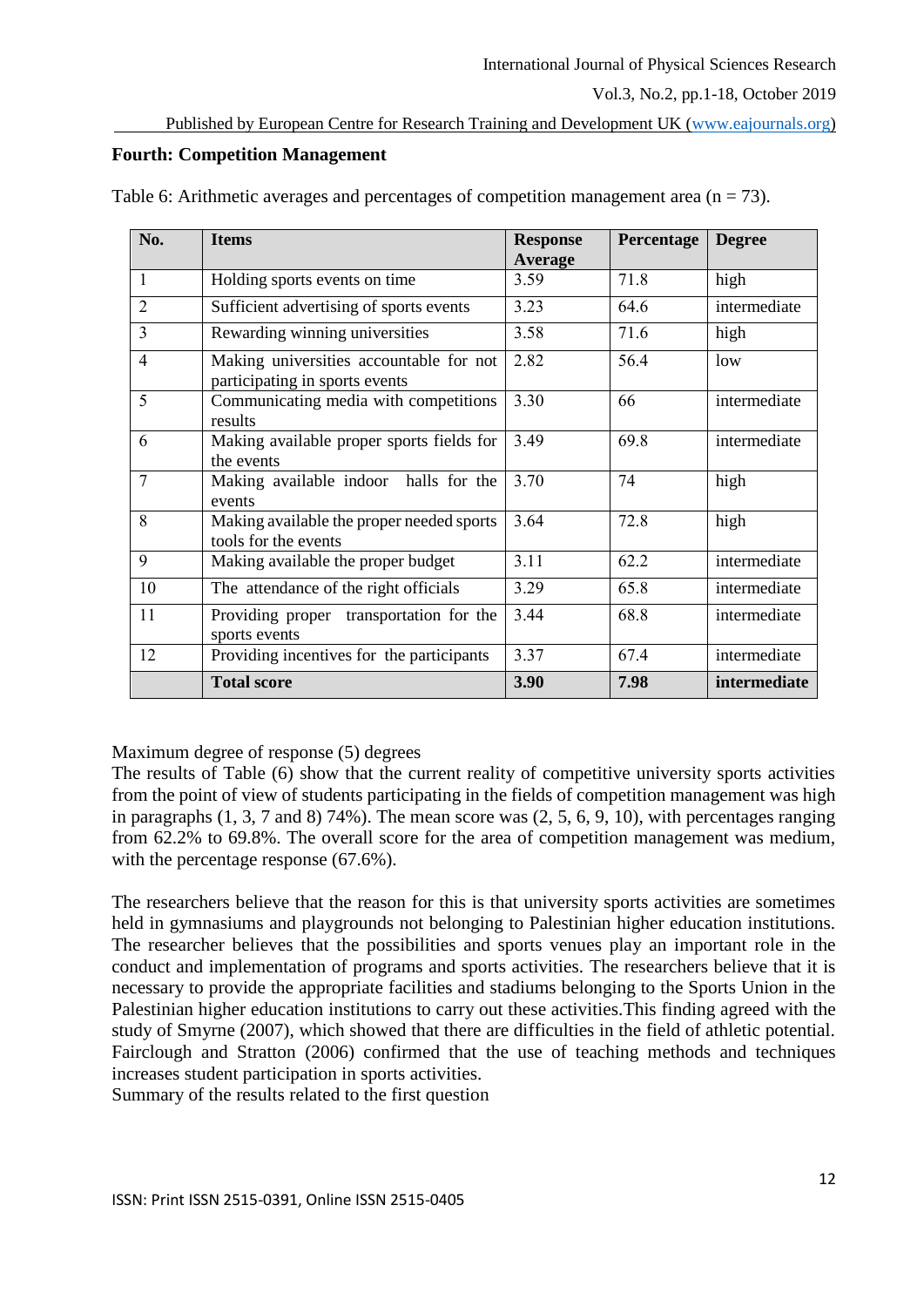#### Published by European Centre for Research Training and Development UK [\(www.eajournals.org\)](http://www.eajournals.org/)

Table (7): Mathematical averages, percentages, ranking of the total score and areas of the current reality of competitive university sports activities from the point of view of the students participating in them

| No.            | <b>Fields</b>            | <b>Response</b><br>average | Percentage | <b>Degree</b> | <b>Ranking</b> |
|----------------|--------------------------|----------------------------|------------|---------------|----------------|
|                | <b>Objectives</b>        | 3.71                       | 74.2       | high          | First          |
| 2              | Organization             | 3.57                       | 71.4       | high          | Second         |
| 3              | <b>Planning</b>          | 3.53                       | 70.6       | high          | Third          |
| $\overline{4}$ | <b>Competition admin</b> | 3.38                       | 67.6       | intermediate  | fourth         |
|                | <b>Total score</b>       | 3.54                       | 70.8       | high          |                |

Maximum degree of response (5) degrees.

The results of Table 7 show that the overall score of the current competitive sports activities from the point of view of the participating students was high. The response percentage was 70.8%. The target area in the first order was a high response rate 74.2% (71.4%) followed by planning in the third order with a high response rate (70.6%), while competition management came in the last order with average response rate (67.6%).

According to the researchers, this result reflects the nature of the university sports activities. Sports activities in universities are becoming familiar with students, faculty members and administrators, and they work to support them for many reasons, including leisure time investment, which benefits them, health and fitness. This is what was confirmed by the study of Al-Darabeeh (2004), which showed that sport was able to penetrate the university from the widest of its doors and some universities became known through its sports activity and the brilliance of its sports teams.

The result of this study with the Study of Stranger (2016), which indicated the students' attitudes toward sports activities, was positive.

She agreed with Chang (2002), which showed that the impact of activities in the college renewable, continuous and diverse - is positive, which is the main reason for increasing student participation in various disciplines and interests in activities.

Differed with the study of al-Subaie (2005) which indicated that the percentage of student participation in student activities is weak. He disagreed with the study of Jerjawi (2011), whose results showed that the state of sports activities management in the basic education schools of the government need to be more active and adopt the implementation plans.

Second: Results Related to the Second Question:

Are there differences in the views of students in the degree of evaluation of competitive university sports activities due to gender?

To answer this question, the independent t test and the results of Table (T) were used.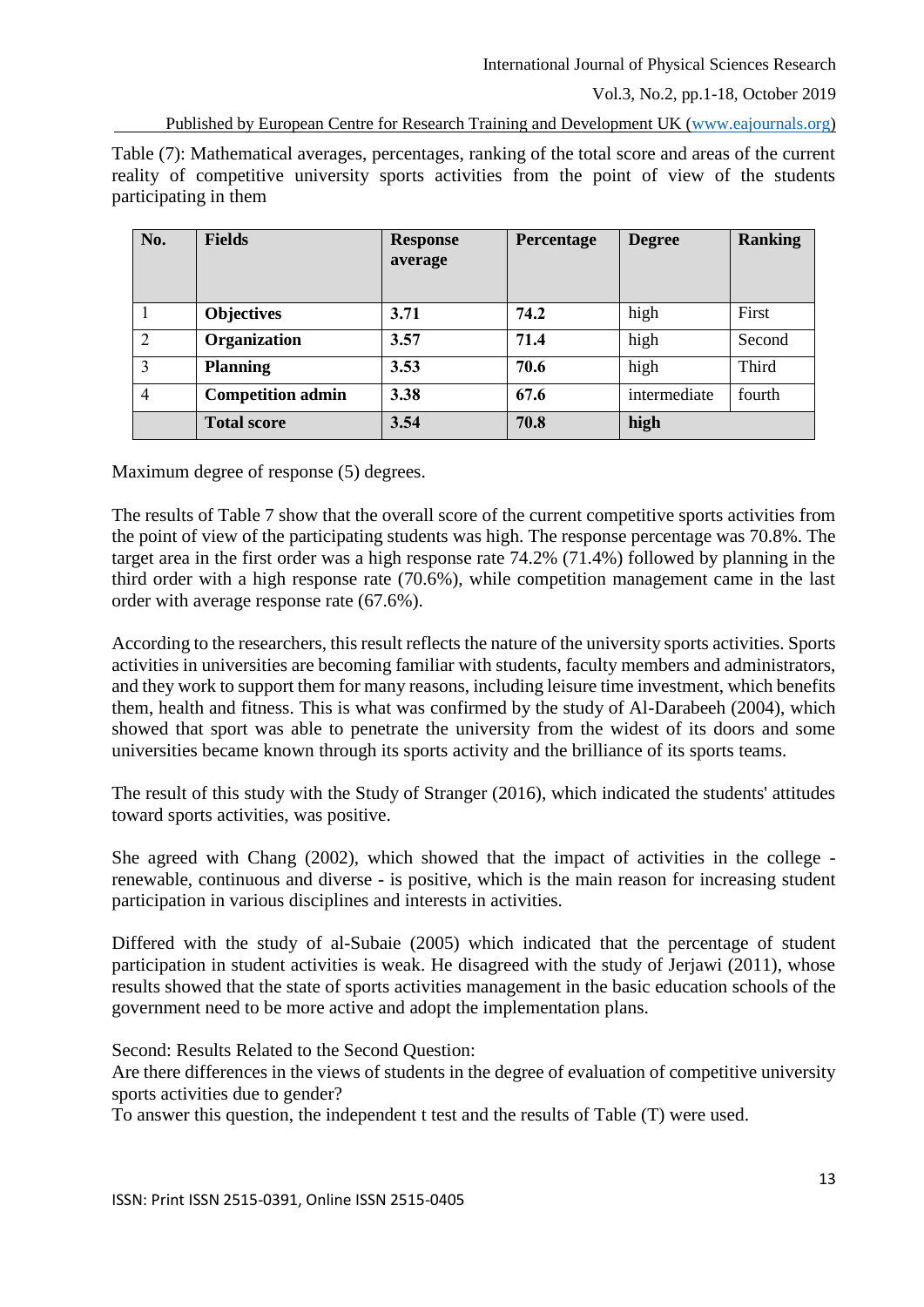Published by European Centre for Research Training and Development UK [\(www.eajournals.org\)](http://www.eajournals.org/)

**Table (8): Results of the test of (T) for two independent groups to indicate the differences in the views of students in the degree of evaluation of competitive sports activities according to**  the gender variable  $(n = 73)$ .

| <b>Significan</b> | <b>T</b> value | <b>Female</b><br>$)n(30=$ |       | <b>Male</b><br>$)n(43=$ |       | <b>Gender</b>        |
|-------------------|----------------|---------------------------|-------|-------------------------|-------|----------------------|
| ce level          |                | <b>SD</b>                 | Avera |                         | Avera |                      |
|                   |                |                           | ge    | <b>SD</b>               | ge    | Fields               |
| 0.833             | $0.212 -$      | 0.80                      | 3.73  | 0.64                    | 3.69  | <b>Objectives</b>    |
| 0.541             | $0.614-$       | 0.76                      | 3.63  | 0.75                    | 3.52  | Organization         |
| 0.525             | $0.638 -$      | 0.74                      | 3.60  | 0.77                    | 3.48  | <b>Planning</b>      |
| 0.691             | 0.399          | 0.85                      | 3.34  | 0.73                    | 3.41  | Competition<br>admin |
| 0.763             | $0.303 -$      | 0.67                      | 3.57  | 0.63                    | 3.53  | <b>Total score</b>   |

D is statistically significant ( $\alpha$  0.05 0.05).

The results of Table (8) show that there are no statistically significant differences at the level of  $(\alpha \ 0.05 \ 0.05)$  in the views of students in the degree of evaluation of competitive university sports activities according to the gender variable.

The researchers found that the absence of statistically significant differences at the level of  $\alpha$ (0.050.05) is due to the gender variable due to the fact that university sports activities for males and females are similar in terms of conditions, potentialities and nature of activities. This result is consistent with the study of Assi (2000), which showed that there are no differences in the degree of evaluation of sports activities attributed to gender variable. While differed with the study of Abdul Haq (2010), which indicated the existence of differences due to gender.

Third: Results Related to the Third Question, which reads

Are there differences in the views of students in the degree of the evaluation of university sports activities competition due to university?

To answer this question, the independent t test and the results of Table (T) were used.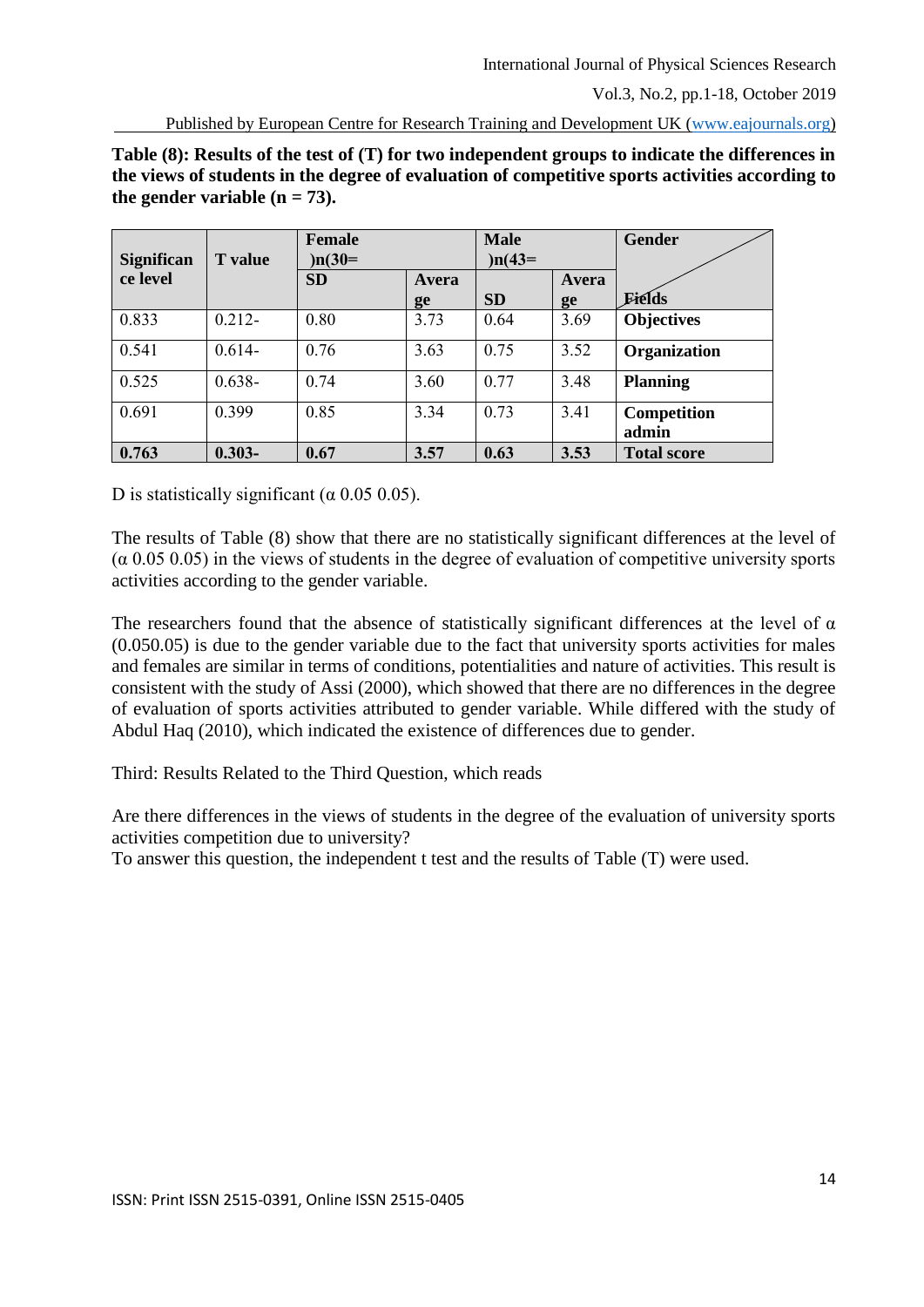Published by European Centre for Research Training and Development UK [\(www.eajournals.org\)](http://www.eajournals.org/)

Table (9): Results of T test for two independent groups to indicate differences in the views of students in the degree of evaluation of competitive university sports activities according to the university variable  $(n = 73)$ .

| <b>Significance</b><br>level | T<br>value | An-najah<br>$)n(37 =$ |         | <b>Al-Quds</b><br>$)n(36 =$ |         | Academic year<br>University |
|------------------------------|------------|-----------------------|---------|-----------------------------|---------|-----------------------------|
|                              |            | <b>SD</b>             | Average | <b>SD</b>                   | Average |                             |
| 0.818                        | 0.231      | 0.74                  | 0.368   | 0.57                        | 3.73    | <b>Objectives</b>           |
| 0.631                        | 0.482      | 0.79                  | 3.52    | 0.72                        | 3.61    | <b>Organization</b>         |
| 0.705                        | $0.380 -$  | 0.78                  | 3.56    | 0.72                        | 3.49    | <b>Planning</b>             |
| 0.278                        | 1.093      | 0.83                  | 3.28    | 0.72                        | 3.48    | Competition<br>admin        |
| 0.674                        | 0.423      | 0.66                  | 3.51    | 0.62                        | 3.58    | <b>Total score</b>          |

D is statistically significant ( $\alpha$  0.05 0.05).

It is clear from the results of Table (9) that there are no statistically significant differences in the level of significance ( $\alpha$  0.05 0.05) in the views of students in the degree of evaluation of competitive university sports activities according to the university variable.

The researchers believe that the reason for the absence of statistically significant differences from (0,05) depending on the university variable because the sports union in institutions of higher education includes institutions of higher education from universities and colleges of middle school, sports, and since its inception to sponsor sports activities between institutions of higher education . The Federation is managed by an administrative body represented by members of all these universities and colleges.

Fourth: Results Related to the Fourth Question:

Are there differences in the views of students in the degree of evaluation of competitive sports activities due to academic year?

To answer this question, one-way ANOVA analysis and the results of Tables 2 were used.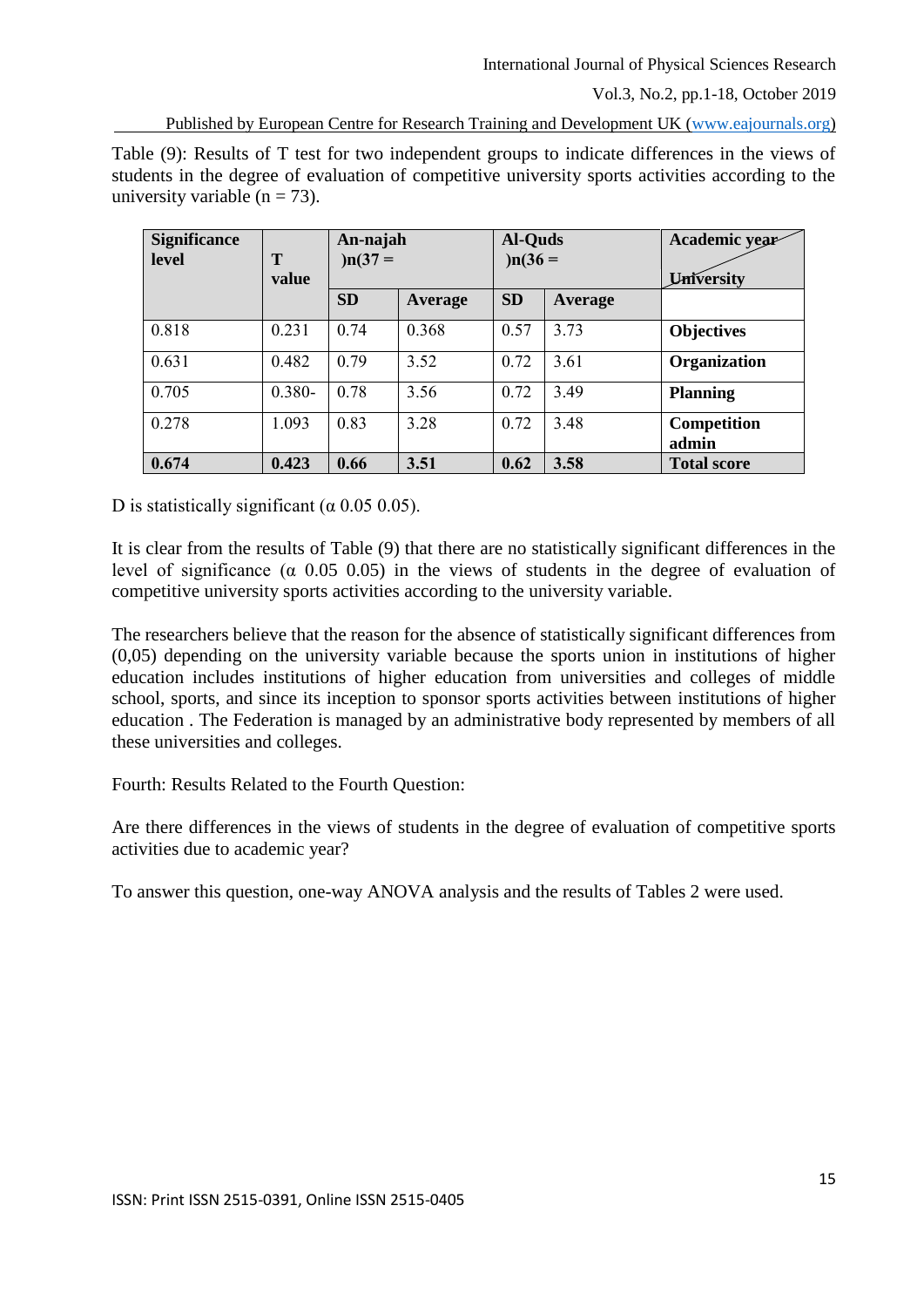Published by European Centre for Research Training and Development UK [\(www.eajournals.org\)](http://www.eajournals.org/)

**Table 10: Mathematical averages and standard deviations of students' views on the degree**  of evaluation of competitive sports activities according to the school year variable  $(n = 73)$ .

| Fourth<br>above<br>$)n(15 =$ | and     | <b>Third</b><br>$)n(29 =$ |                | <b>Second</b><br>$)n = 18($ |                | First<br>$)n(11 =$ |                | Academic year<br><b>Fields</b> |
|------------------------------|---------|---------------------------|----------------|-----------------------------|----------------|--------------------|----------------|--------------------------------|
| <b>SD</b>                    | Average | <b>SD</b>                 | <b>Average</b> | <b>SD</b>                   | <b>Average</b> | <b>SD</b>          | <b>Average</b> |                                |
| 0.61                         | 3.98    | 0.86                      | 3.61           | 0.61                        | 3.67           | 0.49               | 3.64           | <b>Objectives</b>              |
| 0.75                         | 3.84    | 0.71                      | 3.51           | 0.86                        | 3.52           | 0.67               | 3.41           | Organization                   |
| 0.86                         | 3.58    | 0.82                      | 3.43           | 0.71                        | 3.61           | 0.55               | 3.59           | <b>Planning</b>                |
| 0.93                         | 3.58    | 0.80                      | 3.24           | 0.73                        | 3.45           | 0.61               | 3.36           | Competition                    |
|                              |         |                           |                |                             |                |                    |                | admin                          |
| 0.69                         | 3.74    | 0.69                      | 3.45           | 0.62                        | 3.56           | 0.49               | 3.49           | <b>Total score</b>             |

**Table (11): Results of unilateral analysis of the differences in students' points of view in the evaluation of competitive university sports activities according to the variable of the academic year (n = 73)**

| <b>Variables</b> | <b>of</b><br><b>Source</b> | <b>Total SD</b> | <b>Degree</b>  | <b>Square</b> | $\mathbf{F}$ | <b>Correlation</b> |
|------------------|----------------------------|-----------------|----------------|---------------|--------------|--------------------|
|                  | discrepancy                | square          | оf             | average       | value        | level              |
|                  |                            |                 | freedom        |               |              |                    |
| Objectives       | Between groups             | 1.454           | 3              | 0.485         | 0.966        | 0.414              |
|                  | Within groups              | 34.624          | 69             | 0.502         |              |                    |
|                  | Total                      | 36.078          | 72             |               |              |                    |
| Organization     | Between groups             | 1.479           | 3              | 0.493         | 0.870        | 0.461              |
|                  | Within groups              | 39.104          | 69             | 0.567         |              |                    |
|                  | Total                      | 40.583          | 72             |               |              |                    |
| Planning         | Between groups             | 0.501           | $\overline{3}$ | 0.167         | 0.283        | 0.837              |
|                  | Within groups              | 40.629          | 69             | 0.589         |              |                    |
|                  | Total                      | 41.130          | 72             |               |              |                    |
| Competition      | Between groups             | 1.213           | 3              | 0.404         | 0.651        | 0.585              |
| admin.           | Within groups              | 42.842          | 69             | 0.621         |              |                    |
|                  | Total                      | 44.055          | 72             |               |              |                    |
| Total degree     | Between groups             | 0.886           | 3              | 0.295         | 0.705        | 0.522              |
|                  | Within groups              | 28.883          | 69             | 0.419         |              |                    |
|                  | Total                      | 29.769          | 72             |               |              |                    |

D is statistically significant ( $\alpha$  0.05 0.05).

The results of Table (11) show that there are no statistically significant differences at the level of (α 0.05 0.05) in the views of students in the degree of evaluation of competitive sports activities according to the school year variable.

In the opinion of the researchers that the reason for the absence of statistically significant differences from the level (0.05) according to the change of the school year on the areas of study is due to the rules and regulations of tournaments and sports activities applied to all sports teams and all levels and years of study.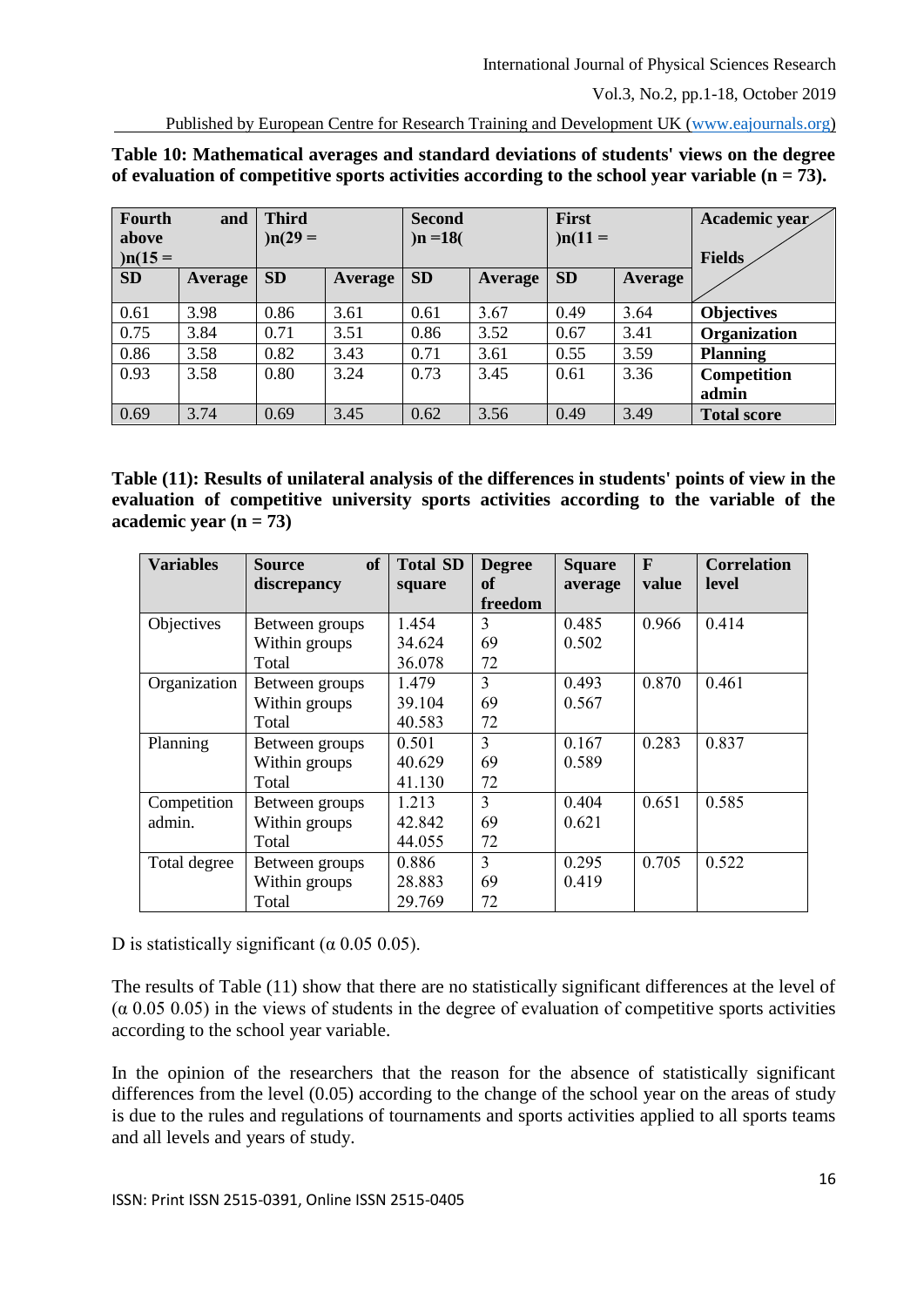# **CONCLUSIONS**

1. The overall degree of the current reality of competitive sports activities of the university from the point of view of the students involved in it was high.

2. There are no statistically significant differences in the degree of evaluation of competitive university sports activities due to gender.

3. There are no statistically significant differences in the degree of evaluation of competitive university sports activities due to university.

4. There are no statistically significant differences in the degree of evaluation of competitive university sports activities due to academic year.

# **Recommendations**

In light of the results of the study, the researchers recommend the following:

1-Promoting the sports activities of the sports union in Palestinian higher education institutions. The fact that university sports form the broad base of competitive sport and the preparation of sports teams.

2 Preparing sports' teams in the university representing the sports union in foreign sports meetings.

3. Providing qualified trainers to train university sports teams.

4. Working on providing sports facilities and building closed halls in all Palestinian universities to develop university sports.

5- Forming committees of games so that each committee aims to develop its own game.

6 Providing material and moral incentives for outstanding sports students

7 - Providing material and moral incentives for universities whose teams get advanced positions.

8. Involving as many students as possible in sports activities, by broadening the base of participation in the diversity of individual, collective and intellectual games.

# **REFERENCES**

- Abu Sorour, Mohammed (2003). Palestinian Students' Attitudes toward the Practice of Sports Activities and Their Relation to Academic Achievement, Unpublished Master Thesis, Al-Quds University, Jerusalem, Palestine.
- Al-Jerjawi, Ziad (2011). The Reality of Student Activity Management in the State Basic Education Schools in Gaza City, Cairo University Journal, Volume 2, Issue 18, pp. 39-71, Gaza, Palestine.
- Hakim, Abdel Hamid (2009). Factors of Weak Participation of Students of the University College in Al-Jomom Governorate in Student Activities, Al-Jumoum Governorate, Unpublished Master Thesis, Umm Al-Qura University, Makkah, Saudi Arabia.
- Khalifa, Ibrahim and Hassan, Nabil (2004). Building a Measure for Practitioners of Sports Activities, Presented to the Physical Education Conference, University of Jordan, Amman, Jordan.